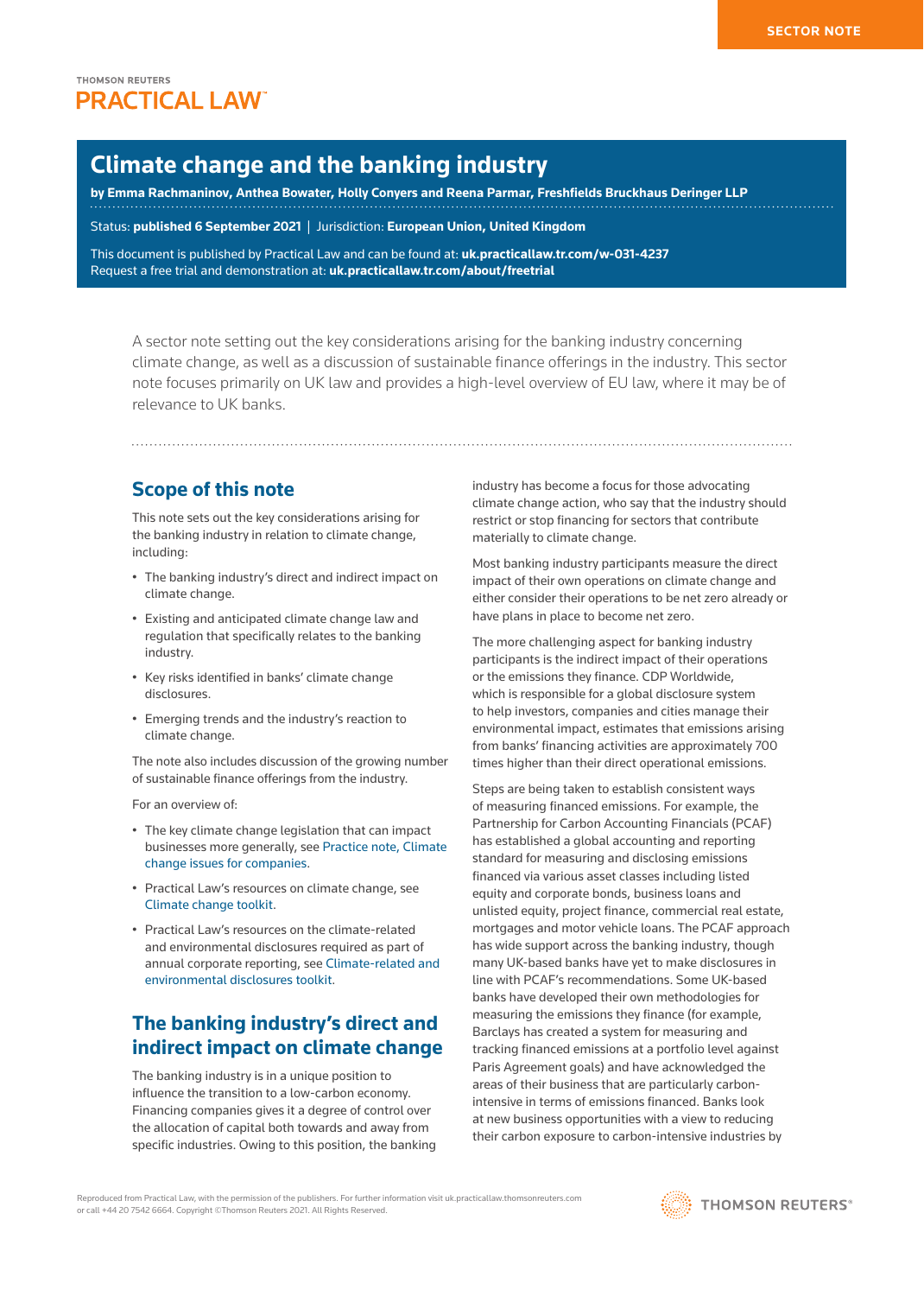measuring their carbon content, reducing the share of coal in the financed energy mix and by setting reduction objectives. For example, leading banks have been cooperating (in the Steel Climate-Aligned Finance Working Group) on establishing climate standards for funding the steel sector, to help drive decarbonisation, including establishing a framework to assess and disclose how greenhouse gas (GHG) emissions associated with a financial institution's steel portfolio line up with the Paris Agreement's 1.5°C climate targets.

Banks are also offering greener investment opportunities such as green loans or green bonds to corporate and retail investors and providing sustainable investment opportunities to the clients of their asset management arms. For more information, see [Green](http://uk.practicallaw.tr.com/w-031-4458)  [loans: checklist](http://uk.practicallaw.tr.com/w-031-4458) and [Increase in sustainable finance](file:///Production/Composition/Thomson/Incoming/2021/090621/#co_anchor_a281130_1)  [products being offered by industry participants](file:///Production/Composition/Thomson/Incoming/2021/090621/#co_anchor_a281130_1).

While climate change is generally considered to be an important subject in its own right in the banking industry, it is sometimes considered together with other environmental, social and governance (ESG) or sustainable finance considerations (and the terms ESG, sustainable finance and green finance are often used interchangeably). For further information on ESG generally, see [Environmental, social and governance](http://uk.practicallaw.tr.com/9-502-2097)  [\(ESG\) toolkit](http://uk.practicallaw.tr.com/9-502-2097).

## **Existing and anticipated law and regulation relating to climate change**

As with many industries, the banking industry is affected by a range of climate-related law and regulatory measures. Key areas of existing and developing regulation in this area include:

- Financial risk requirements from the UK Prudential Regulatory Authority (PRA) (see [Managing financial](file:///Production/Composition/Thomson/Incoming/2021/090621/#co_anchor_a338481_1)  [risks](file:///Production/Composition/Thomson/Incoming/2021/090621/#co_anchor_a338481_1) below).
- Amendments to the Listing Rules to align with the Task Force on Climate-related Financial Disclosures (TCFD) recommendations (see [Amendments to Listing](file:///Production/Composition/Thomson/Incoming/2021/090621/#co_anchor_a779350_1) [Rules for TCFD disclosure](file:///Production/Composition/Thomson/Incoming/2021/090621/#co_anchor_a779350_1) below).
- The Bank of England (BoE) Climate Biennial Exploratory Scenario (see [The BoE Climate Biennial](file:///Production/Composition/Thomson/Incoming/2021/090621/#co_anchor_a961298_1)  [Exploratory Scenario](file:///Production/Composition/Thomson/Incoming/2021/090621/#co_anchor_a961298_1) below).
- The EU [Sustainable Finance Disclosure Regulation](https://uk.practicallaw.thomsonreuters.com/w-023-1439)  [\(\(EU\) 2019/2088\)](https://uk.practicallaw.thomsonreuters.com/w-023-1439) (SFDR or Disclosure Regulation) and the [Taxonomy Regulation \(\(EU\) 2020/852\)](http://uk.practicallaw.thomsonreuters.com/w-026-1996?originationContext=document&vr=3.0&rs=PLUK1.0&transitionType=PLDocumentLink&contextData=(sc.Default)) (see [The EU's Sustainable Finance Disclosure Regulation](file:///Production/Composition/Thomson/Incoming/2021/090621/#co_anchor_a372016_1)  [and Taxonomy Regulation](file:///Production/Composition/Thomson/Incoming/2021/090621/#co_anchor_a372016_1) below).
- The UK Stewardship Code (see [The UK Stewardship](file:///Production/Composition/Thomson/Incoming/2021/090621/#co_anchor_a878190_1)  [Code](file:///Production/Composition/Thomson/Incoming/2021/090621/#co_anchor_a878190_1) below).

### **Managing financial risks**

Both UK-based financial regulators, the PRA and the Financial Conduct Authority (FCA), now specifically recognise that climate change is a potential material financial risk. In April 2019, the PRA issued a supervisory statement setting out its high-level expectations on climate change for certain firms it regulates, including banks and building societies (see [PRA: Supervisory](https://www.bankofengland.co.uk/prudential-regulation/publication/2019/enhancing-banks-and-insurers-approaches-to-managing-the-financial-risks-from-climate-change-ss)  [Statement 3/19: Enhancing banks' and insurers'](https://www.bankofengland.co.uk/prudential-regulation/publication/2019/enhancing-banks-and-insurers-approaches-to-managing-the-financial-risks-from-climate-change-ss)  [approaches to managing the financial risks from climate](https://www.bankofengland.co.uk/prudential-regulation/publication/2019/enhancing-banks-and-insurers-approaches-to-managing-the-financial-risks-from-climate-change-ss)  [change \(15 April 2019\)](https://www.bankofengland.co.uk/prudential-regulation/publication/2019/enhancing-banks-and-insurers-approaches-to-managing-the-financial-risks-from-climate-change-ss)). In July 2020, it wrote to those firms clarifying some of the expectations and explaining that it expected firms to have their climate-related financial risk plans fully embedded by the end of 2021 (see [PRA: Dear CEO letter: Managing climate-related](https://www.bankofengland.co.uk/prudential-regulation/letter/2020/managing-the-financial-risks-from-climate-change)  [financial risk – thematic feedback from the PRA's review](https://www.bankofengland.co.uk/prudential-regulation/letter/2020/managing-the-financial-risks-from-climate-change)  [of firms' SS3/19 plans and clarifications of expectations](https://www.bankofengland.co.uk/prudential-regulation/letter/2020/managing-the-financial-risks-from-climate-change)  [\(1 July 2020\)](https://www.bankofengland.co.uk/prudential-regulation/letter/2020/managing-the-financial-risks-from-climate-change)). In brief, the PRA expects firms to:

- Embed consideration of climate change risks in their governance arrangements, including by dedicating adequate resources and expertise to these risks and by allocating responsibility to the relevant senior management function.
- Incorporate climate change risks into existing financial risk management practice, including by updating their existing risk management policies, monitoring and reporting, and by having a credible plan in place for managing exposures.
- Use scenario analysis to inform their strategy and risk assessment (including shorter-term analysis within a firm's business planning horizon and longer-term analysis, in the order of decades, on a range of different climate pathways).
- Develop an approach to disclosure of these risks, which includes engaging with TCFD recommendations. See [Practice note, Task Force](http://uk.practicallaw.tr.com/w-022-4639)  [on Climate-related Financial Disclosures \(TCFD\):](http://uk.practicallaw.tr.com/w-022-4639)  [recommendations for disclosing climate-related](http://uk.practicallaw.tr.com/w-022-4639)  [financial information: overview](http://uk.practicallaw.tr.com/w-022-4639).

In implementing these expectations, the PRA expects firms to take a proportionate approach that reflects their exposure to climate-related financial risk and the complexity of their operations. For more information about how the PRA supervises firms, see [Practice note,](http://uk.practicallaw.tr.com/7-518-0870)  [PRA supervisory model.](http://uk.practicallaw.tr.com/7-518-0870)

## **Amendments to Listing Rules for TCFD disclosure**

The TCFD recommendations aim to provide a standardised approach to climate-related financial reporting, so that risks and opportunities can be categorised consistently, and organisations across different sectors and jurisdictions can be compared.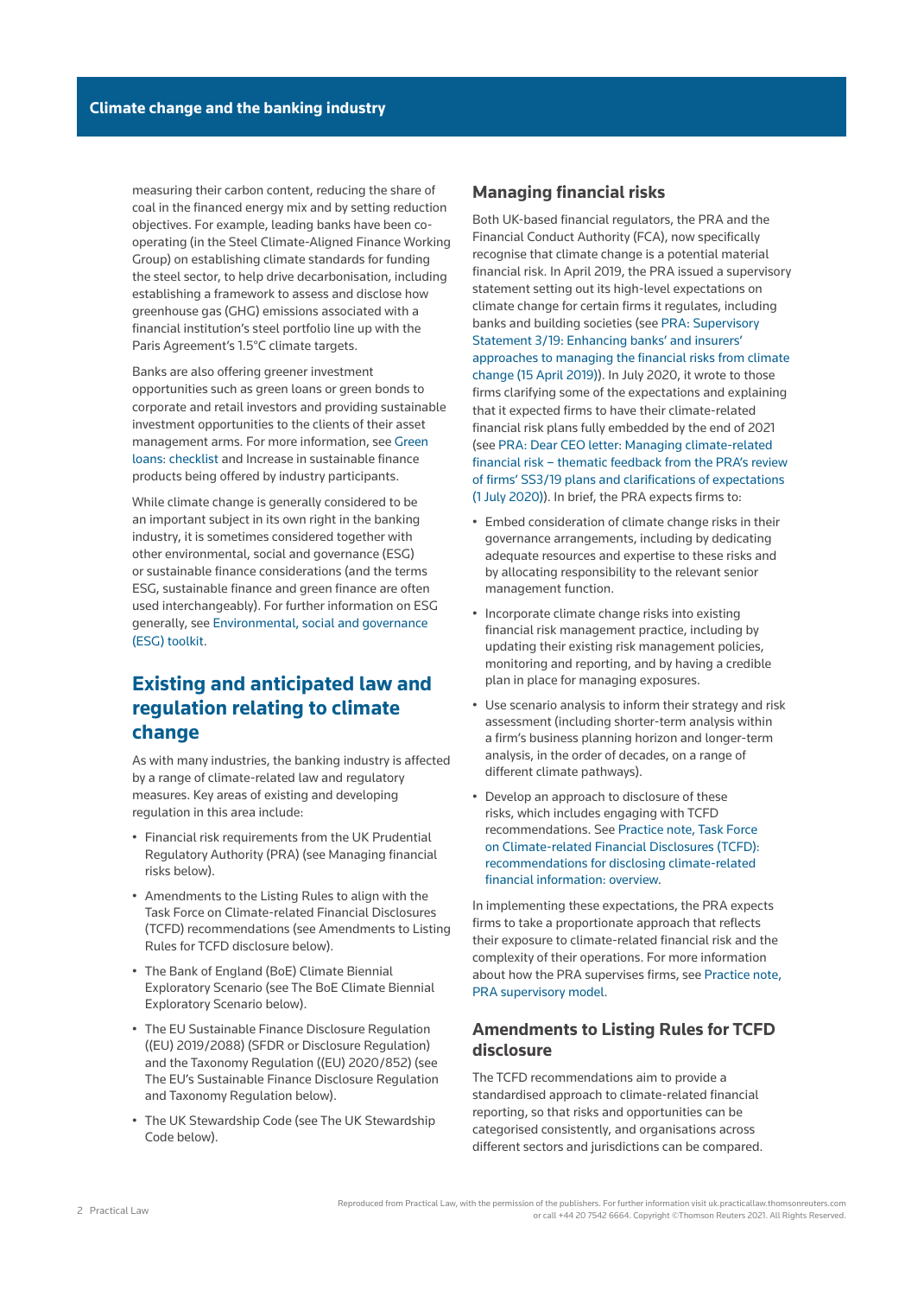The TCFD recommendations comprise overarching recommendations and specific recommended disclosures in relation to governance, strategy, risk management, and metrics and targets. The TCFD recommendations are intended to improve and increase reporting of climate-related financial information (see [Practice note, Task Force on Climate-related](http://uk.practicallaw.tr.com/w-022-4639)  [Financial Disclosures \(TCFD\): What are the TCFD](http://uk.practicallaw.tr.com/w-022-4639)  [recommendations?\)](http://uk.practicallaw.tr.com/w-022-4639).

Some banks are either listed companies or within listed groups and, as such, the FCA's Listing Rules apply to them or their group holding companies. The FCA has amended its Listing Rules to require companies with a premium listing to make disclosures in line with the TCFD's recommendations or explain why they are not able to do so, which applies for accounting periods beginning on or after January 2021. See [Practice note, TCFD recommendations:](http://uk.practicallaw.tr.com/w-029-2085)  [climate-related financial disclosures for premium](http://uk.practicallaw.tr.com/w-029-2085)  [listed companies \(LR 9.8.6R\(8\)\)](http://uk.practicallaw.tr.com/w-029-2085).

The FCA also launched a consultation on enhancing climate-related disclosures by standard listed companies (see [FCA: Enhancing climate-related](https://www.fca.org.uk/publication/consultation/cp21-18.pdf)  [disclosures by standard listed companies and seeking](https://www.fca.org.uk/publication/consultation/cp21-18.pdf)  [views on ESG topics in capital markets \(CP 21/18\) \(22](https://www.fca.org.uk/publication/consultation/cp21-18.pdf)  [June 2021\)\)](https://www.fca.org.uk/publication/consultation/cp21-18.pdf). The FCA proposes to extend the application of the climate-related disclosure requirements in LR 9.8.6R(8) to issuers of standard listed equity shares (excluding standard listed investment entities and shell companies). The new rule will apply on a comply or explain basis, and take effect for accounting periods beginning on or after 1 January 2022.

These disclosure rules are likely to become mandatory at some point, moving away from the comply or explain model.

## **The BoE Climate Biennial Exploratory Scenario**

The BoE is also conducting its biennial exploratory scenario (BES) during 2021 with seven large UK banks and building societies (as well as certain insurers). The BES is intended to test the resilience of those banks' business models and the financial system to climaterelated risks, and the scale of the adjustment that will be needed in future for the sector to remain resilient. The BoE will measure the impact of the BES on those banks' end-2020 balance sheets with a focus on the credit risk exposure of the banking book to large corporate counterparties. The results of the exercise are expected to be published in May 2022. While the main aim of this exercise is to inform the Financial Policy Committee's (FPC's) approach to system-wide policy issues and the PRA's approach to supervisory policy,

it is likely to create additional pressure for banks to reduce their exposure to climate change. See [Practice](http://uk.practicallaw.tr.com/w-023-4563)  [note, Climate change and sustainability initiatives from](http://uk.practicallaw.tr.com/w-023-4563)  [UK financial services regulators: tracker: 2021 Biennial](http://uk.practicallaw.tr.com/w-023-4563)  [Exploratory Scenario on climate-related risks \(BoE\)](http://uk.practicallaw.tr.com/w-023-4563) for more information.

## **The EU's Sustainable Finance Disclosure Regulation and Taxonomy Regulation**

The EU's [SFDR](https://uk.practicallaw.thomsonreuters.com/w-023-1439) and its [Taxonomy Regulation 2020](https://uk.practicallaw.thomsonreuters.com/w-026-1907) are both part of the European Commission's package of reforms relating to sustainable finance. See [Practice](http://uk.practicallaw.tr.com/w-018-9850)  [note, Hot topics: EU sustainable finance regulation](http://uk.practicallaw.tr.com/w-018-9850) and [Practice note, EU sustainability disclosures for financial](http://uk.practicallaw.tr.com/w-031-6730)  [institutions](http://uk.practicallaw.tr.com/w-031-6730).

The SFDR has imposed transparency and disclosure requirements relating to sustainability matters and risks, such as climate change, on certain financial market participants including, for example, private banks providing portfolio management and investment advice. The SFDR sets out, among other requirements, the information firms must disclose and maintain on their websites, the information that must be provided to investors and the requirements for periodic reporting to investors. See [Practice note, Sustainable finance: SFDR:](http://uk.practicallaw.tr.com/w-023-4185)  [overview.](http://uk.practicallaw.tr.com/w-023-4185) The SFDR entered into force on 29 December 2019 and most of its provisions have applied since 10 March 2021.

The core provisions of the SFDR did not apply until after the end of the Brexit transition period and it has not been comprehensively onshored in the UK. However, the SFDR remains relevant for UK firms. Practically, a UK firm may decide to voluntarily comply with the SFDR because of investor pressure. In addition, UK firms marketing funds into the EU or managing EU funds may also be within scope of the SFDR.

The FCA has proposed, in a [consultation,](https://www.fca.org.uk/publications/consultation-papers/cp-21-17-climate-related-disclosures-asset-managers-life-insurers-regulated-pensions) rules on mandatory climate-related disclosures based on TCFD recommendations for asset managers (as well as life insurers and pension providers). While this proposal does not contradict the SFDR, the UK proposal will focus on climate risks as opposed to broader sustainability issues. For further information, see Practice notes, [Sustainable finance: EU SFDR: overview: Application of](http://uk.practicallaw.tr.com/w-023-4185)  [the SFDR in the UK](http://uk.practicallaw.tr.com/w-023-4185) and [EU sustainability disclosures for](http://uk.practicallaw.tr.com/w-031-6730)  [financial institutions : UK applicability.](http://uk.practicallaw.tr.com/w-031-6730)

The Taxonomy Regulation establishes criteria for determining whether an economic activity is environmentally sustainable. It applies to financial market participants as defined in the SFDR and certain large public-interest entities. It is intended to provide investors with a common language to identify to what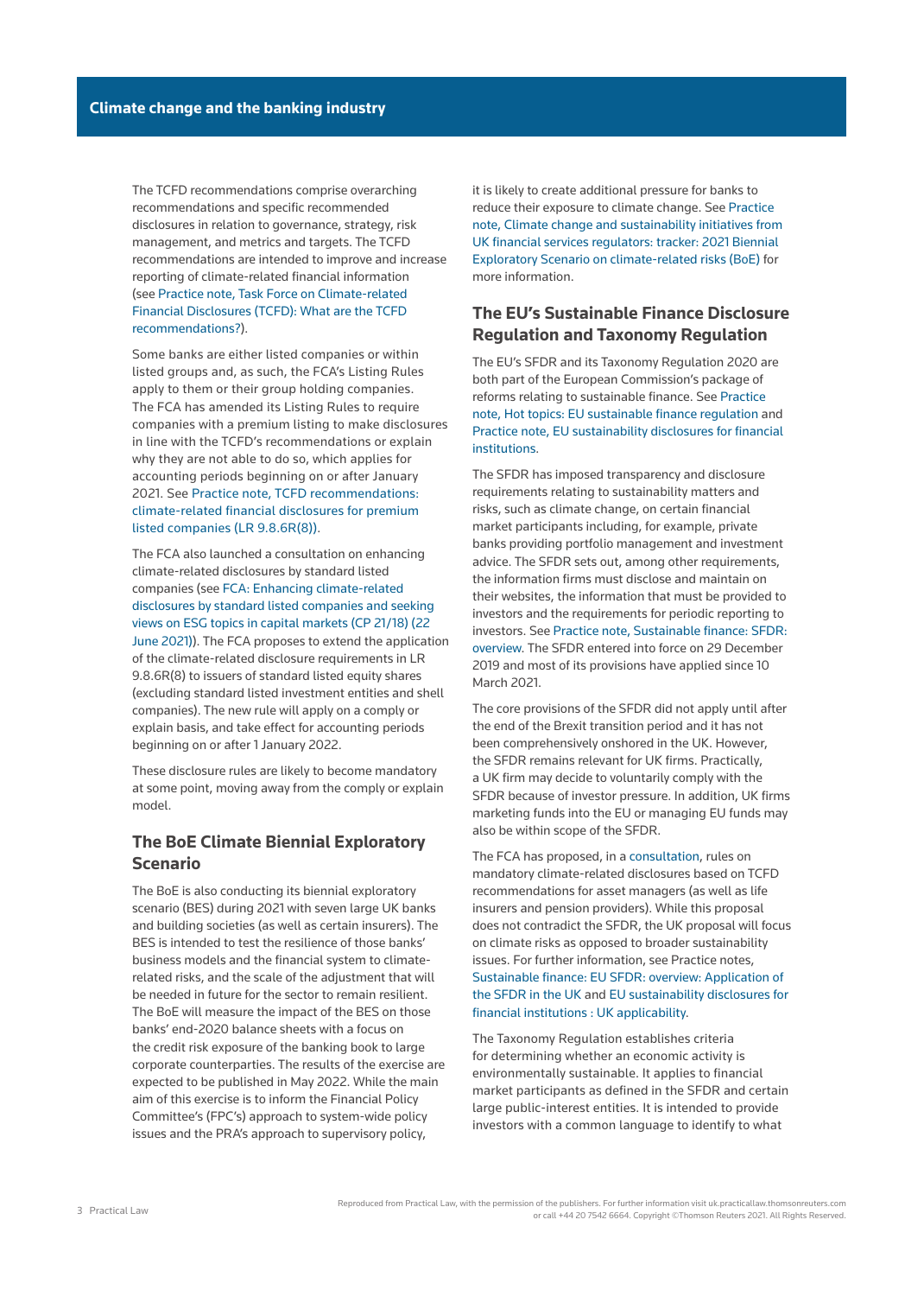degree economic activities can be considered and labelled environmentally sustainable (or "green"). It also obliges the entities that are in scope to make statements about how their financial products and activities align with the taxonomy it specifies. See [Practice note, Sustainable finance: EU Taxonomy](http://uk.practicallaw.tr.com/w-024-0189)  [Regulation: overview.](http://uk.practicallaw.tr.com/w-024-0189)

As with the SFDR, the Taxonomy Regulation's disclosure provisions entered into effect after the Brexit transition period and it has not been comprehensively onshored in the UK. All provisions of the Taxonomy Regulation could still apply to UK firms, for example, where UK firms market funds into the EU. Further, on 9 June 2021, HM Treasury published a press release announcing the establishment of the Green Technical Advisory Group (GTAG), an expert group that will provide independent advice to the government on the development and implementation of a UK green taxonomy, which will build on existing international taxonomies, including the EU taxonomy (see [Legal update, HM Treasury](http://uk.practicallaw.tr.com/w-031-3300)  [establishes Green Technical Advisory Group](http://uk.practicallaw.tr.com/w-031-3300)). For more information, see [Practice note, EU sustainability](http://uk.practicallaw.tr.com/w-031-6730)  [disclosures for financial institutions: UK applicability of](http://uk.practicallaw.tr.com/w-031-6730)  [the Taxonomy Regulation](http://uk.practicallaw.tr.com/w-031-6730).

### **The UK Stewardship Code**

The [UK Stewardship Code 2020](http://uk.practicallaw.thomsonreuters.com/w-022-5999?originationContext=document&vr=3.0&rs=PLUK1.0&transitionType=DocumentItem&contextData=(sc.Default)) sets out responsible business standards for, among others, asset owners and asset managers, as well as the service providers who support them. It applies, therefore, to banks' asset management and private bank divisions. Although adherence to the Code is voluntary, it is widely supported. Principle 7 of the Code requires signatories to systematically integrate stewardship in investment decisions, including material ESG issues and climate change, to fulfil their responsibilities. In practical terms, the Code also provides a basis for asset managers who hold shares in listed banking entities to apply pressure to those entities to have regard to material ESG issues (including climate change). For further information, see [Practice note, UK Stewardship Code 2020](http://uk.practicallaw.tr.com/6-502-2065).

## **Key risks identified in banks' climate change disclosures**

Many banks already produce a non-financial report covering ESG matters, including climate change, and disclose in line with the recommendations of the TCFD. In line with TCFD guidance, risks are generally categorised as either:

- Transition risks (see [Transition risks](file:///Production/Composition/Thomson/Incoming/2021/090621/#co_anchor_a100200_1) below).
- Physical risks (see [Physical risks](file:///Production/Composition/Thomson/Incoming/2021/090621/#co_anchor_a900748_1) below).
- Connected risks (see [Connected risks](file:///Production/Composition/Thomson/Incoming/2021/090621/#co_anchor_a217948_1) below).

For more information on non-financial reporting and climate risks, see [Practice note, Narrative reporting:](http://uk.practicallaw.tr.com/5-592-3688)  [climate-related and environmental disclosures in annual](http://uk.practicallaw.tr.com/5-592-3688)  [company reports: overview](http://uk.practicallaw.tr.com/5-592-3688) and [Climate change toolkit:](http://uk.practicallaw.tr.com/w-022-8191)  [Summary of risks](http://uk.practicallaw.tr.com/w-022-8191).

## **Transition risks**

Transition risks identified in TCFD reports include policy, regulatory and legal changes initiated as a response to climate change, as well as technology shifts and changing market demand. Specific examples include:

- Rapid policy or regulatory changes, for example in relation to carbon taxes, which could lead to the increased credit risk of clients and counterparties.
- Credit risk in sectors particularly vulnerable to climate change (for example, aviation, oil and gas), where clients or counterparties may fail to fully honour their obligations to the bank (see [Sector note, Climate](http://uk.practicallaw.tr.com/w-025-6105)  [change and the oil & gas industry\)](http://uk.practicallaw.tr.com/w-025-6105).
- Market risk resulting from changes in market conditions adversely impacting the value of assets or liabilities (including "green swans" or sudden market shifts).
- An increased risk of potential climate-related litigation, including in relation to stranded assets, acute climate events or resulting market price declines. This type of risk (liability risk) is often categorised as a stand-alone category of risk, along with transition, connected and physical risks, see [Climate-related activism and litigation in the banking](file:///Production/Composition/Thomson/Incoming/2021/090621/#co_anchor_a702621_1)  [industry](file:///Production/Composition/Thomson/Incoming/2021/090621/#co_anchor_a702621_1) below.

### **Physical risks**

Physical risks identified in TCFD reports include risks from extreme weather events (classified as acute physical risks) and longer-term shifts in climate patterns, such as sustained higher temperatures or sealevel rise (termed chronic physical risks).

Such events or patterns could affect supply and demand, which could impact on market prices in susceptible sectors or countries, resulting in market risk. In particular, extreme weather events may present operational issues relating to property owned by the bank and ongoing business continuity.

For example, extreme weather events pose a risk to banks' infrastructure and could jeopardise their operational continuity by damaging offices and data centres. Banks may also suffer reputational harm if their clients and customers perceive them to have mismanaged physical risks or if they fail to provide adequate support to communities and customers affected by extreme weather events.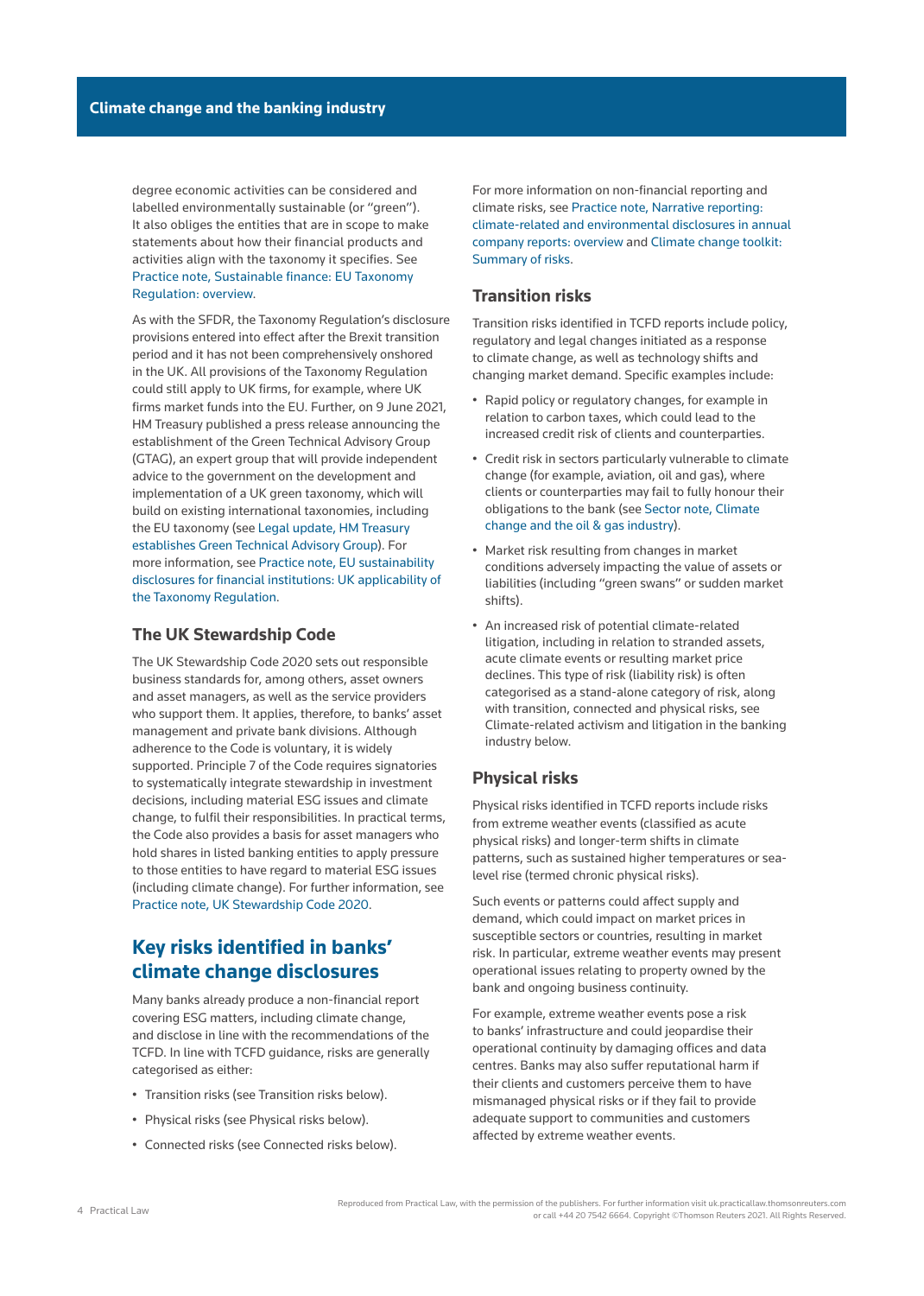Banks may also be vulnerable to fluctuations in commodity and other asset prices caused by extreme weather events. If customers' income or profitability is reduced, banks will be exposed to a greater risk of credit losses. Further, rising sea levels and increased flood risk or increasing forest fires could increase the risk of customer default. In particular, the cost of damage to residential or commercial property may leave borrowers unable to meet mortgage payments.

### **Connected risks**

Connected risks are second-order risks arising from transition or physical risks. Examples include recessionary pressures and reputational risk if a bank's clients include those that have the potential to cause or contribute to significant adverse impacts on the climate.

In modelling these risks, banks use different quantitative and qualitative methodologies to calculate a counterparty credit risk that incorporates data from physical, transition and connected-risk scorecards. For example, banks assess their counterparty's reliance on non-green energy, or their strategy to protect physical assets from future physical risks, as well as transition initiatives for a more sustainable operating model. The main issue is the lack of reliable and objective data that would enable comparisons between counterparties.

#### In April 2021, the [Basel Committee on Banking](https://www.bis.org/bcbs/)

[Supervision](https://www.bis.org/bcbs/) (BCBS) published two reports exploring both how climate-related financial risks arise and affect banks and the financial system, and banks' and regulators' current and emerging practices in measuring these risks. The reports noted that additional work was needed to reliably estimate risk, given persistent data gaps and the unpredictability of climate change in the long-term. For further information, see [Basel Committee](https://www.bis.org/press/p210414.htm)  [on Banking Supervision: Basel Committee publishes](https://www.bis.org/press/p210414.htm)  [analytical reports on climate-related financial risks \(14](https://www.bis.org/press/p210414.htm)  [April 2021\)](https://www.bis.org/press/p210414.htm).

## **The industry's reaction to climate change and emerging trends**

The banking industry's response to climate change and emerging trends in the industry include:

- The climate goals and commitments being made by industry participants (see [Climate goals and](file:///Production/Composition/Thomson/Incoming/2021/090621/#co_anchor_a991338_1)  [commitments](file:///Production/Composition/Thomson/Incoming/2021/090621/#co_anchor_a991338_1) below).
- The increase in sustainability-linked products being offered by industry participants (see [Increase in](file:///Production/Composition/Thomson/Incoming/2021/090621/#co_anchor_a281130_1)  [sustainable finance products being offered by industry](file:///Production/Composition/Thomson/Incoming/2021/090621/#co_anchor_a281130_1)  [participants](file:///Production/Composition/Thomson/Incoming/2021/090621/#co_anchor_a281130_1) below).
- Industry groups and reports (see [Industry groups and](file:///Production/Composition/Thomson/Incoming/2021/090621/#co_anchor_a490215_1)  [reports](file:///Production/Composition/Thomson/Incoming/2021/090621/#co_anchor_a490215_1) below).

### **Climate goals and commitments**

Banks are committing to a growing number and variety of climate-related goals and metrics. These include measures to reduce their environmental impact through net zero carbon commitments, reducing or stopping funding of fossil fuel projects and directing investment to more environmentally friendly products and sectors.

#### **Net zero carbon emissions**

In line with the UK's 2050 net zero target, many UKbased banks have made commitments to become net zero (including in relation to their emissions financed or "scope 3 emissions") by 2050 or sooner.

Some UK-based banks are members of the [Net Zero](https://www.unepfi.org/net-zero-banking/)  [Banking Alliance \(NZBA\)](https://www.unepfi.org/net-zero-banking/), which is a UN-convened but industry-led alliance of more than 40 of the world's major banks, which have committed to align their lending and investment portfolios with net zero emissions by 2050.

In April 2021, the Glasgow Financial Alliance for Net Zero (GFANZ) was launched, bringing together existing net zero finance initiatives (including the NZBA) into one forum, with over 160 firms, including 43 banks, working to accelerate the financial sector's progress towards net zero. Signatory companies are required to show credible plans for reducing investment in high-carbon assets (see [reuters.com: Carney, Kerry launch global finance](https://www.reuters.com/business/sustainable-business/carney-kerry-launch-global-finance-plan-boost-climate-action-2021-04-21/)  [plan to boost climate action \(21 April 2021\)](https://www.reuters.com/business/sustainable-business/carney-kerry-launch-global-finance-plan-boost-climate-action-2021-04-21/) and [Sector](http://uk.practicallaw.tr.com/w-024-0578)  [note, What's on the horizon for banks?: The focus on](http://uk.practicallaw.tr.com/w-024-0578)  [sustainable finance will intensify\)](http://uk.practicallaw.tr.com/w-024-0578).

Many banks have also signed the [Paris Pledge for](http://parispledgeforaction.org/)  [Action](http://parispledgeforaction.org/), which allowed businesses to demonstrate their commitment to the objectives of the 2015 Paris Climate Agreement.

### **Reduction in fossil fuel investing**

Some banks are beginning to take action to reduce, or entirely halt, their investment in carbon-intense or ecologically damaging fossil fuel projects, often as a result of growing public pressure. For example, French bank Crédit Mutuel announced in February 2020 that it was adopting a "zero tolerance" attitude to coal developers and a total phase-out of coal investments by 2030.

Several banks have also made commitments to restrict funding for oil and gas exploration in the Arctic.

### **Green investment strategies**

In addition to restricting investments in fossil fuel projects, many banks are actively directing their investment strategies to greener products and industries. In particular, investment is being channelled into renewable energy and low-carbon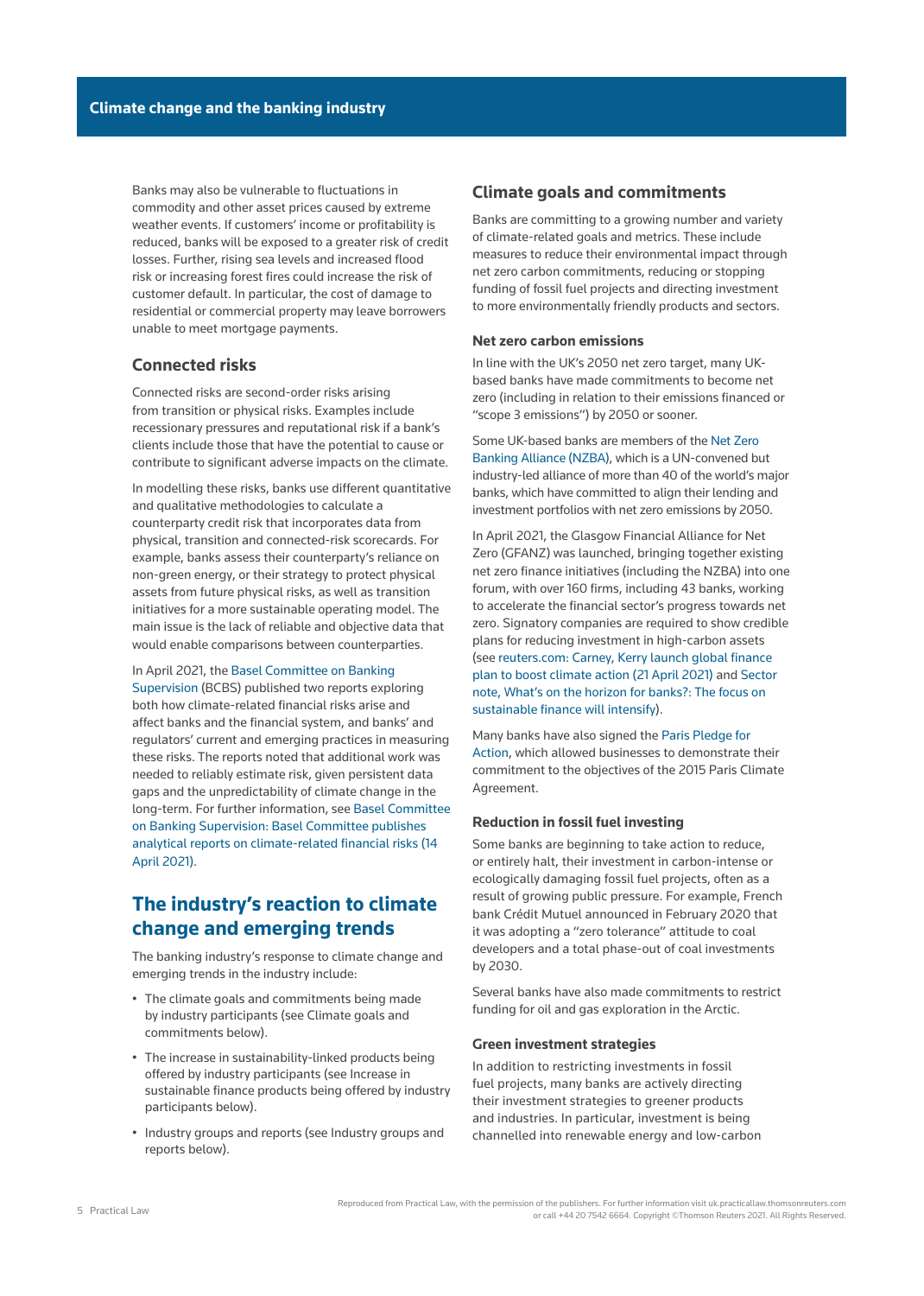vehicles, as well as to enable clients to make the low-carbon transition. For example, over the next ten years, HSBC aims to provide between \$750 billion and \$1 trillion of financing and investment to assist in the transition to lower-carbon emissions (see [reuters.com:](https://www.reuters.com/article/hsbc-hldg-climatechange-exclusive-int-idUSKBN26U0DP)  [HSBC targets net zero emissions by 2050, earmarks](https://www.reuters.com/article/hsbc-hldg-climatechange-exclusive-int-idUSKBN26U0DP)  [\\$1 trillion green financing \(9 October 2020\)\)](https://www.reuters.com/article/hsbc-hldg-climatechange-exclusive-int-idUSKBN26U0DP).

### **Increase in sustainable finance products being offered by industry participants**

There has been a huge growth in the market for green and sustainable financing products over the last few years. Demand is expected to surge as market participants seek to demonstrate their commitment and ambition to a more sustainable future, by utilising an existing financing need to firstly support and complement wider environmental strategies, including climate change mitigation, and secondly to help drive behaviours.

Banks have a key role to play in steering capital towards sustainable economic activity, through lending, structuring, underwriting, intermediating, purchasing and trading sustainable finance products such as:

- Equity in corporates that meet environmental, social or governance sustainability criteria, such as FedEx that aims to convert its entire 35,000-vehicle fleet to electric or hybrid engines, or are ranked in sustainability indices such as the FTSE4Good.
- Green, social and sustainable bonds (GSS bonds).
- Green and social loans (GS loans).
- Sustainability-linked bonds (SLBs).
- Sustainability-linked loans (SLLs).
- Sustainable commercial paper.
- Green securitisation.
- Green asset-backed financing.
- Green project financing.
- Related ESG-linked derivatives.

Banks are also using a range of green and sustainable finance products to finance their lending portfolios.

#### **Green financial products**

GSS bonds and GS loans are relatively established financing instruments. They are often referred to as "use of proceeds" financing as they require net proceeds to be used for specific green or sustainability projects (such as projects related to climate change mitigation), with associated ongoing tracking of funds and related reporting. This means that borrowers need to have a sufficient volume of green or sustainability projects to be able to use the net proceeds of the bond or loan.

By way of example, the European Investment Bank (EIB) has issued several climate awareness bonds, with net proceeds earmarked for projects contributing to climate action in the renewable energy sector (such as wind, hydro, solar and geothermal energy production targets) and the energy efficiency sector (such as building insulation and energy loss reduction in transmission and distribution projects), as well as projects related to research, development and deployment of innovative low-carbon technologies. See [EIB: Climate awareness bonds](https://www.eib.org/en/investor_relations/cab/index.htm).

The market for "use of proceeds" asset-backed or securitised bonds remains small, mainly due to a lack of green underlying assets, but there are a few examples of such bonds where recourse is to a group of climaterelated projects such as solar leases or to mortgages that finance energy efficient homes. There are also examples of project bonds where proceeds are ringfenced for specific green projects, such as wind farms, which can aid climate change mitigation efforts by plugging the investment gap in greener infrastructure.

A number of banks and other market participants helped to formulate the voluntary principles set out in the [Green Bond Principles](https://www.icmagroup.org/sustainable-finance/the-principles-guidelines-and-handbooks/green-bond-principles-gbp/) and the [Green Loan Principles](https://www.lma.eu.com/sustainable-lending) in connection with GSS bonds and GS loans and are encouraging their use in connection with green bond and loan issuance. While these principles are the main principles guiding the green bond market, there are other industry guidelines that may also be relevant, including the Climate Bonds Initiative's climate bonds standard and certification scheme. See [Climate Bonds Initiative:](https://www.climatebonds.net/standard)  [Climate bonds standard and certification scheme.](https://www.climatebonds.net/standard)

From a regulatory perspective, in July 2021 the European Commission published a proposal for the creation of an EU Green Bond Standard (EU GBS). The EU GBS is intended to be a new voluntary "gold standard" for green bonds with a common framework of rules, intended to help finance sustainable investment while addressing concerns around greenwashing. The proposal as put forward by the European Commission will:

- Establish a voluntary standard for green bonds made available to investors in the EU, where the proceeds are used to finance green assets or projects that pursue, and are fully aligned with, environmentally sustainable objectives under the EU Taxonomy Regulation, or that contribute to the transformation of activities to become environmentally sustainable.
- Increase transparency by establishing a new system for registering and supervising external reviewers for green bonds aligned with the framework, and require issuers of EU green bonds to obtain a pre- and postissuance review from an external reviewer that is registered and supervised by the European Securities Markets Authority.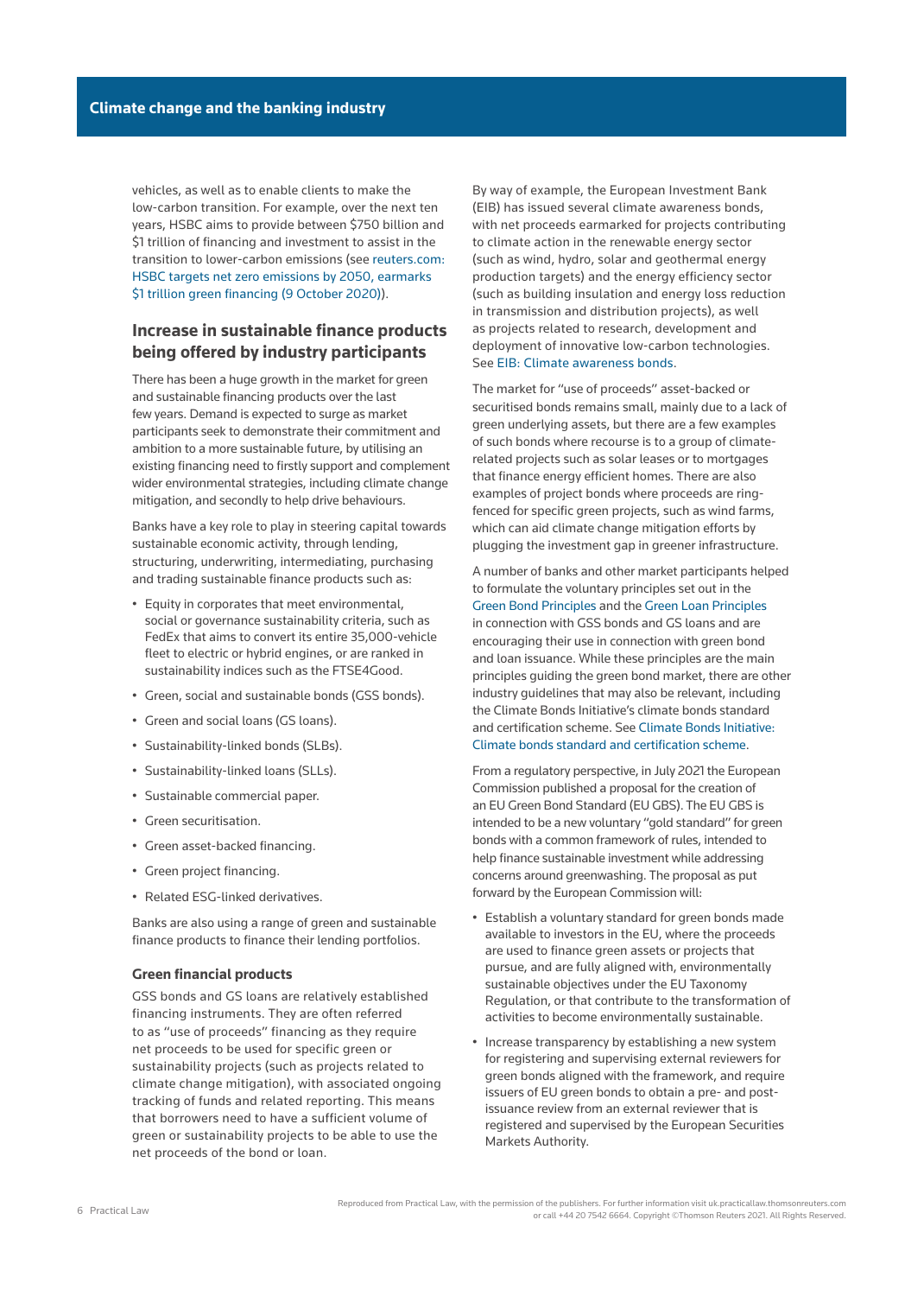This development may help to further energise climate change mitigation efforts by green bond issuers that have a sufficient volume of climate change mitigation projects to fund, and banks may notice a new surge of interest in the green bond product by issuers that are keen to demonstrate compliance with this new "gold standard". For further information on the development of the EU GBS, see [European Commission: EU Green](https://ec.europa.eu/info/business-economy-euro/banking-and-finance/sustainable-finance/eu-green-bond-standard_en)  [Bond Standard](https://ec.europa.eu/info/business-economy-euro/banking-and-finance/sustainable-finance/eu-green-bond-standard_en).

See also Practice notes,

- [Green, social and sustainability bonds.](http://uk.practicallaw.tr.com/w-019-9646)
- [Green loans.](http://uk.practicallaw.tr.com/w-029-2024)
- [Green loans: what an in-house bank lawyer should](http://uk.practicallaw.tr.com/w-029-8369)  [know.](http://uk.practicallaw.tr.com/w-029-8369)
- [Green loans: checklist.](http://uk.practicallaw.tr.com/w-031-4458)

### **Sustainability-linked finance**

Banks have also helped to develop sustainabilitylinked finance products, which corporate borrowers are increasingly turning towards to finance their sustainability strategy. SLBs and SLLs are highly flexible financing products, as the proceeds may be used for general corporate or other specified purposes. The use of proceeds is not restricted to specific projects, unlike GSS bonds and GS loans, and there is no need for ongoing tracking of proceeds.

SLBs and SLLs are forward-looking performance-based instruments that involve both:

- The selection of key performance indicators (KPIs), which are predefined, quantifiable metrics used to measure the performance of selected indicators.
- The calibration of sustainability performance targets (SPTs), which are ambitious (beyond business-asusual) and measurable improvements in KPIs that a borrower commits to over a predefined timeline.

The KPIs and SPTs are aligned to a borrower's sustainability goals, which allows them to be individually tailored. While the regulator's approach suggests that banks may need to play an important role in attaching ambitious but appropriate environmental targets to SLBs and SLLs, considerations such as competing offerings on the market and alignment with customers need to be taken into account. Many borrowers have set targets to reduce the GHG or carbon emissions of their own operations. Some borrowers have gone further by committing to decrease such emissions in their supply chains too. KPIs could also cover increased use of renewable energy sources, energy efficiency of buildings, water usage and waste or recycling targets. A structuring mechanism such as a coupon step-up mechanic is built into the terms of the SLB or SLL and this acts as an incentive for an issuer to

meet its SPTs or otherwise face the prospect of higher interest payments to investors. In the SLL market, it is fairly typical to see a two-way margin ratchet, with a coupon step-down mechanism that kicks in if a borrower meets its SPTs, as well as a coupon step-up mechanism that applies if a borrower fails to meet its SPTs.

A number of banks helped to formulate the voluntary principles set out in the [Sustainability-Linked Bond](https://www.icmagroup.org/sustainable-finance/the-principles-guidelines-and-handbooks/sustainability-linked-bond-principles-slbp/)  [Principles](https://www.icmagroup.org/sustainable-finance/the-principles-guidelines-and-handbooks/sustainability-linked-bond-principles-slbp/) and the [Sustainability-Linked Loan Principles](https://www.lma.eu.com/sustainable-lending) and are encouraging their use by bond and loan market participants.

See also [Practice note, Sustainability linked loans](http://uk.practicallaw.tr.com/w-029-9593).

### **Transition finance**

Some banks have indicated that they intend to help clients in carbon-intensive sectors (such as oil, gas and aviation) to progressively transition towards a low-carbon emission future. The International Capital Market Association's (ICMA's) Climate Transition Finance Handbook provides clear guidance and establishes common expectations for capital markets participants on the practices, actions and disclosures to be made available when raising funds in bond markets for climate transition-related purposes. See [Legal update, Climate](http://uk.practicallaw.tr.com/w-028-7512)  [Transition Finance Handbook and Q&A.](http://uk.practicallaw.tr.com/w-028-7512)

#### **Sustainability-linked derivatives**

Derivatives markets can also play an essential role in facilitating the transition to a sustainable economy. As well as offering rate and FX hedging solutions for sustainable finance products and offering lenders liquidity and risk solutions for such products, the market has also started to see a handful of OTC derivatives contracts with a specific climate action element. The terms of these contracts include a specific incentive to hit pre-defined climate action targets (such as increased use of renewable energy sources, reduction in GHG emissions or achieving a target ESG score). As with SLB and SLL financing products, this could involve a reduction in the spread payable by a party if the target is met, or the counterparty (such as a bank) contributing to an environmental project if the obligated party hits that target. A small but growing number of these transactions have been executed to date, primarily where the climate action element has been embedded in an interest rate swap. Often the associated financing has included a climate action element or been for a business focused on clean energy. For further details of these transactions and also the wider role of OTC derivatives in sustainable finance, see [ISDA: Overview](https://www.isda.org/2021/01/11/overview-of-esg-related-derivatives-products-and-transactions/)  [of ESG-related derivatives products and transactions](https://www.isda.org/2021/01/11/overview-of-esg-related-derivatives-products-and-transactions/) and [reuters.com: Sustainable finance scramble reaches](https://www.reuters.com/business/finance/sustainable-finance-scramble-reaches-currency-derivatives-market-2021-05-18/)  [currency derivatives market \(18 May 2021\).](https://www.reuters.com/business/finance/sustainable-finance-scramble-reaches-currency-derivatives-market-2021-05-18/)